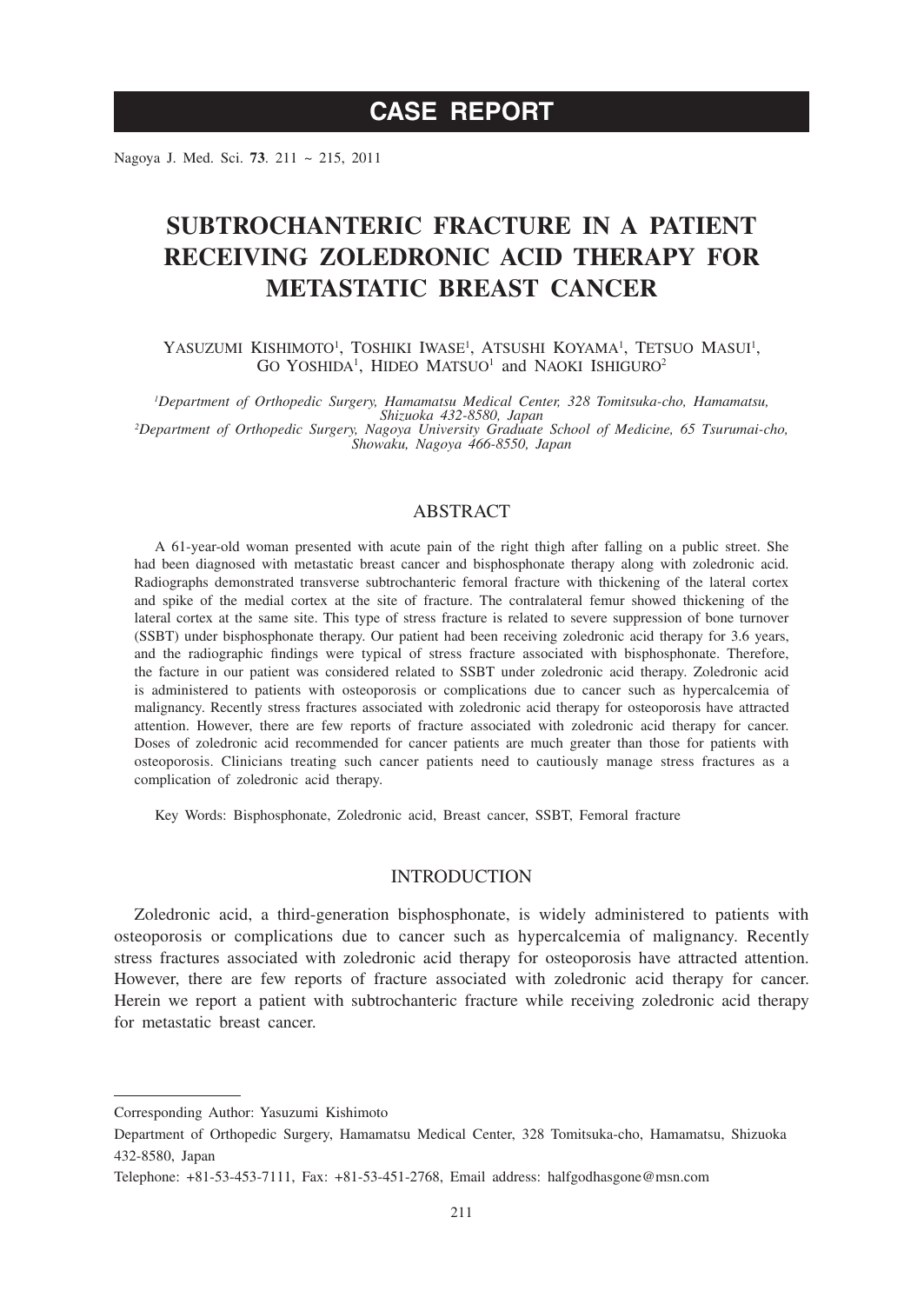## CASE REPORT

A 61-year-old woman presented with acute pain of the right thigh after falling on a public street. She had been diagnosed with metastatic breast cancer five years earlier and then started on chemotherapy with capecitabine and hormonotherapy with medroxyprogesterone for cancer. She was also started on bisphosphonate therapy with incadronate (250mg/2 weeks) for hypercalcemia due to malignancy. After three months of incadronate administration, the regimen was changed to pamidronate (90mg/month), and then 3.6 years before the fracture, the regimen was changed from pamidronate to zoledronic acid (4mg/month).

Radiographs demonstrated transverse subtrochanteric femoral fracture with thickening of the lateral cortex and spike of the medial cortex at the site of fracture (Figure 1A). The contralateral femur showed thickening of the lateral cortex at the same site (Figure 1B). Findings on magnetic resonance imaging before surgery demonstrated a tumorous lesion of the right trochanter, but did not involve the fracture site. The tumorous lesion showed a low intensity on T1WI and iso intensity on T2WI (Figure 2).

The patient underwent osteosynthesis for subtrochanteric femoral fracture with a long gamma nail (Stryker Osteosynthesis, Kiel, Germany) and radiotherapy for tumorous lesion of the right femur. One month postoperatively, zoledronic acid therapy was discontinued. Five months later, we found slight callus formation as a sign of fracture healing at the medial femoral cortex.

### DISCUSSION

Zoledronic acid is a third-generation bisphosphonate and has 10,000- to 100,000-fold greater antiresorption potency than the previous generations of agents, such as etidronate<sup>1)</sup>. In 2002, the US FOOD and Drug Administration approved an expanded indication for zoledronic acid that included its use in patients with metastatic breast cancer and myeloma. American Society of Clinical Oncology (ASCO) has also recommended zoledronic acid for breast cancer patients<sup>2)</sup>. In many other countries, zoledronic acid is administered to cancer patients with complications such as hypercalcemia of malignancy.

Bisphosphonates are frequently administered for osteoporosis as well as for complications of cancers. However, stress fractures related to severe suppression of bone turnover (SSBT) under bisphosphonate therapy have attracted attention recently<sup>3</sup>. There were previous cases of atypical femoral fractures associated with alendronate therapy $4$  or risedronate therapy $5$ . Concerning zoledronic acid therapy for osteoporosis, there was a report in the Health Outcomes and Reduced Incidence with Zoledronic Acid Once Yearly Pivotal Fracture Trial (HORIZON-PFT)<sup>6,7)</sup>. However, there have been few reports of fracture associated with zoledronic acid therapy for complications of cancer. Only a few reports have described subtrochanteric fractures in myeloma patients under pamidronate and zoledronic acid therapy<sup>8)</sup>.

Concerning stress fractures under bisphosphonate therapy, Kwek et al. found typical fracture findings in all of the patients they observed<sup>9)</sup>: (a) cortical thickening in the lateral subtrochanteric region; (b) transverse fracture; and (c) medial cortical spike. They also found lateral cortical stress reactions on the subtrochanteric region of the contralateral femur in some patients. Lenart et al. defined a positive X-ray pattern in patients on long-term bisphosphonate administration with cortical thickening and a beak in the cortex of the subtrochanteric/shaft fracture<sup>10)</sup>. Radiographs of our patient showed both the typical fracture findings described by Kwek et al. and the positive X-ray patterns defined by Lenart et al.

We demonstrated magnetic resonance imaging before surgery in order to determine whether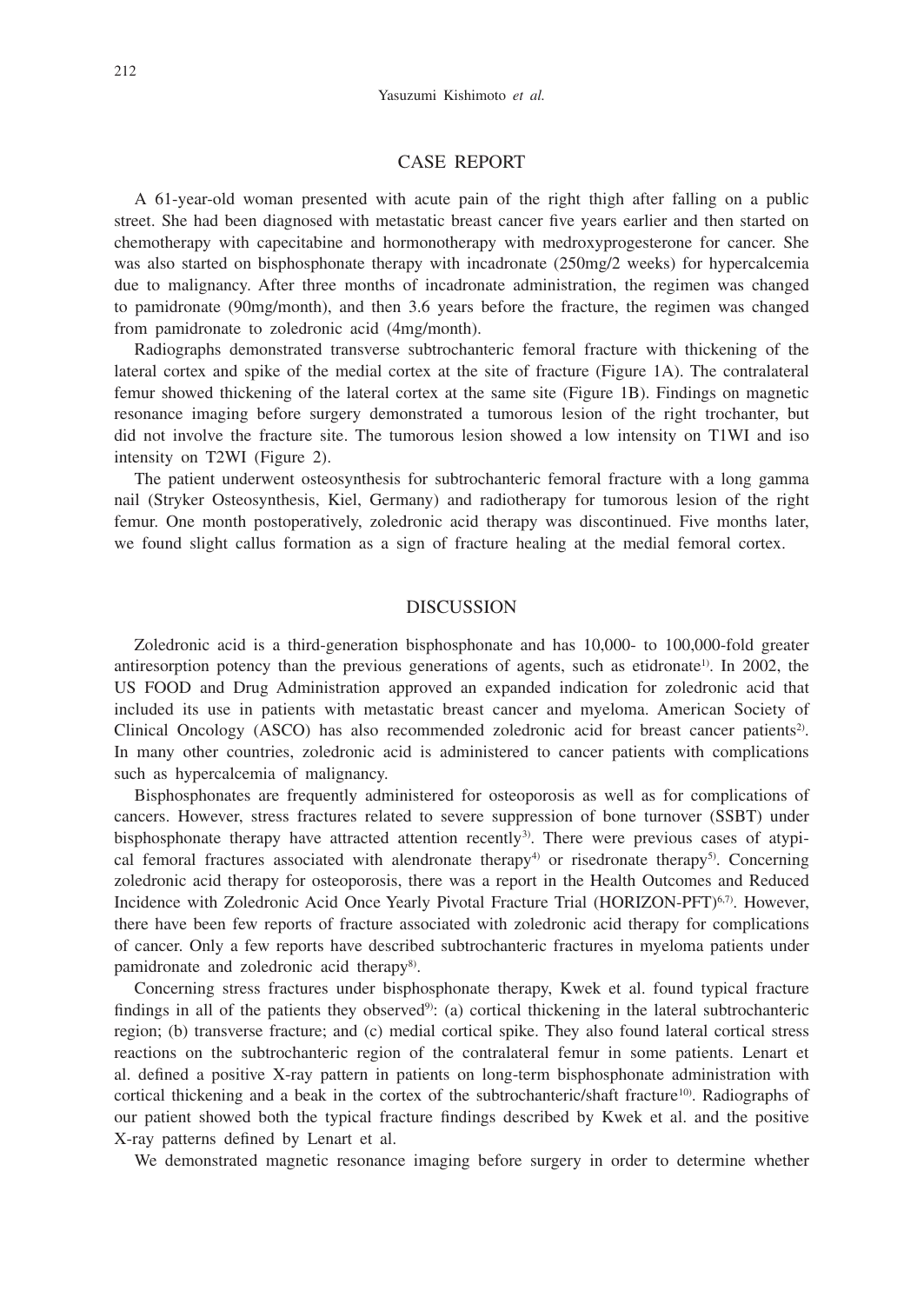

**Figure 1** A: Subtrochanteric transverse fracture. Lateral cortical thickening (arrow) and medial spike at the edge of the cortex (arrow head) were seen.

B: Lateral cortical stress reactions in the subtrochanteric region of the contralateral femur.



**Figure 2** Magnetic resonance imaging before surgery demonstrated a tumor lesion at the trochanter (arrows). The lesion was demonstrated a low intensity on T1WI and iso intensity on T2WI.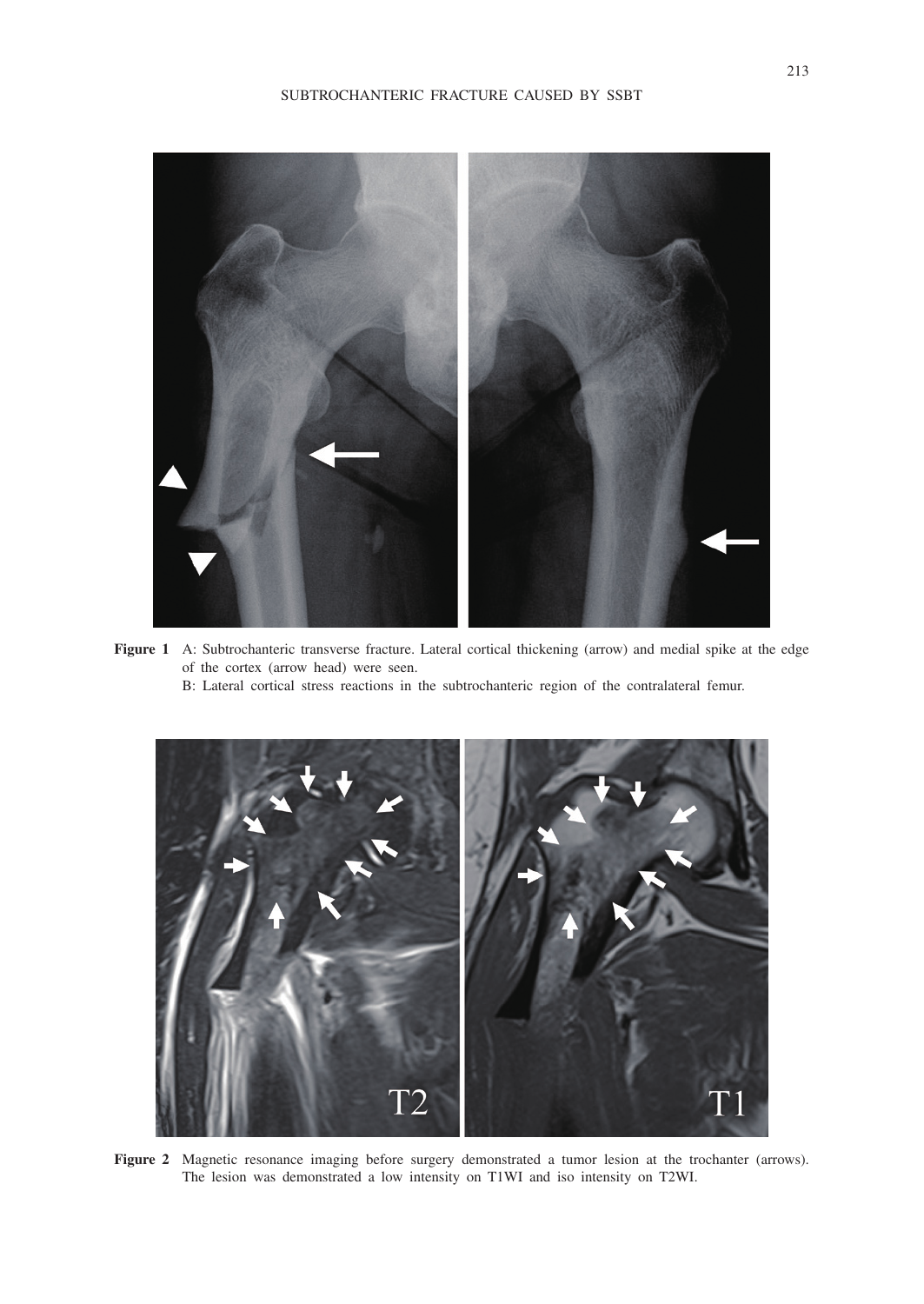this was a pathological fracture due to cancer, but there was no sign of metastatic breast cancer at the fracture site.

Odvina et al. reported histological findings of stress fracture related to SSBT under bisphosphonate therapy for osteoporosis<sup>11)</sup>. These findings were suppression of bone formation with a low osteoblastic surface or diminished matrix synthesis with absence of double-tetracycline labeling. In our case, there was no histomorphometric analysis because we did not perform a bone biopsy at the fracture site.

Our patient was under zoledronic acid therapy for 3.6 years, and the radiographic findings were typical of stress fracture associated with bisphosphonate. Therefore, the facture in our patient was related to SSBT under zoledronic acid therapy. Because our patient experienced thigh pain only after the fall, we thought the fracture occurred at the pathological lesion, which had become weakened by SSBT.

Sayed-Noor and Sjödén described a patient with a subtrochanteric fatigue fracture after surgery for contralateral subtrochanteric fatigue fracture related to the bisphosphonate therapy<sup>12)</sup>. Radiographic findings in our patient showed thickening of the cortex at the contralateral femur. Therefore, the risk of contralateral femoral fracture was increasing and further follow-up should be performed.

Hillner et al. recommended that bisphosphonate should be continued until evidence of substantial decline in a patient's general performance<sup>2</sup>. Odvina et al. reported that fracture healing was absent or incomplete in patients who continued alendronate therapy after onset of fractures<sup>11)</sup>. It is true that this therapy is needed for patients with complications of cancers, but bisphosphonate therapy should be stopped after the onset of fractures associated with this treatment.

Park et al. reported prescribing bisphosphonate for more than five years to older women who showed increased risk of subtrochanteric or femur shaft fracture<sup>13)</sup>. However, Black et al. reported the risk associated with bisphosphonate including zoledronic acid was not increased significantly in HORIZON-PFT<sup>6</sup>. In this trial, patients received 5mg zoledronic acid once a year. However, cancer patients are recommended to receive 4mg zoledronic acid once every three or four weeks. Therefore they receive significantly higher doses of zoledronic acid than patients with osteoporosis. We emphasize that clinicians treating such cancer patients need to cautiously manage stress fractures as a complication of zoledronic acid therapy.

### **CONCLUSION**

We present a patient with subtrochanteric fracture after 3.6 years of zoledronic acid therapy for metastatic breast cancer. The fracture was thought to be associated with severe suppression of bone turnover due to zoledronic acid therapy.

#### REFERENCES

- 1) Hillner BE, Ingle JN, Berenson JR, Janjan NA, Lipton KSA, Yee G, Biermann JS, Chlebowski RT, and Pfister DG. American Society of Clinical Oncology guideline on the role of bisphosphonates in breast caner. *J Clin Oncol* 2000; 18: 1378–1391.
- 2) Hillner BE, Ingle JN, Chlebowski RT, Gralow J, Yee GC, Janjan NA, Cauley JA, Blumenstein BA, Albain KS, Lipton A, and Brown S. American Society of Clinical Oncology 2003 update on the role of bisphosphonates and bone health issues in women with breast cancer. *J Clin Oncol* 2003; 21: 4042–4057.
- 3) Aspenberg P. Bisphosphonates and fatigue fractures. *IBMS Bone Key* 2009; 12: 465–469.
- 4) Lenart BA, Lorich DG, Lane JM. Atypical fractures of femoral diaphysis in postmenopausal women taking